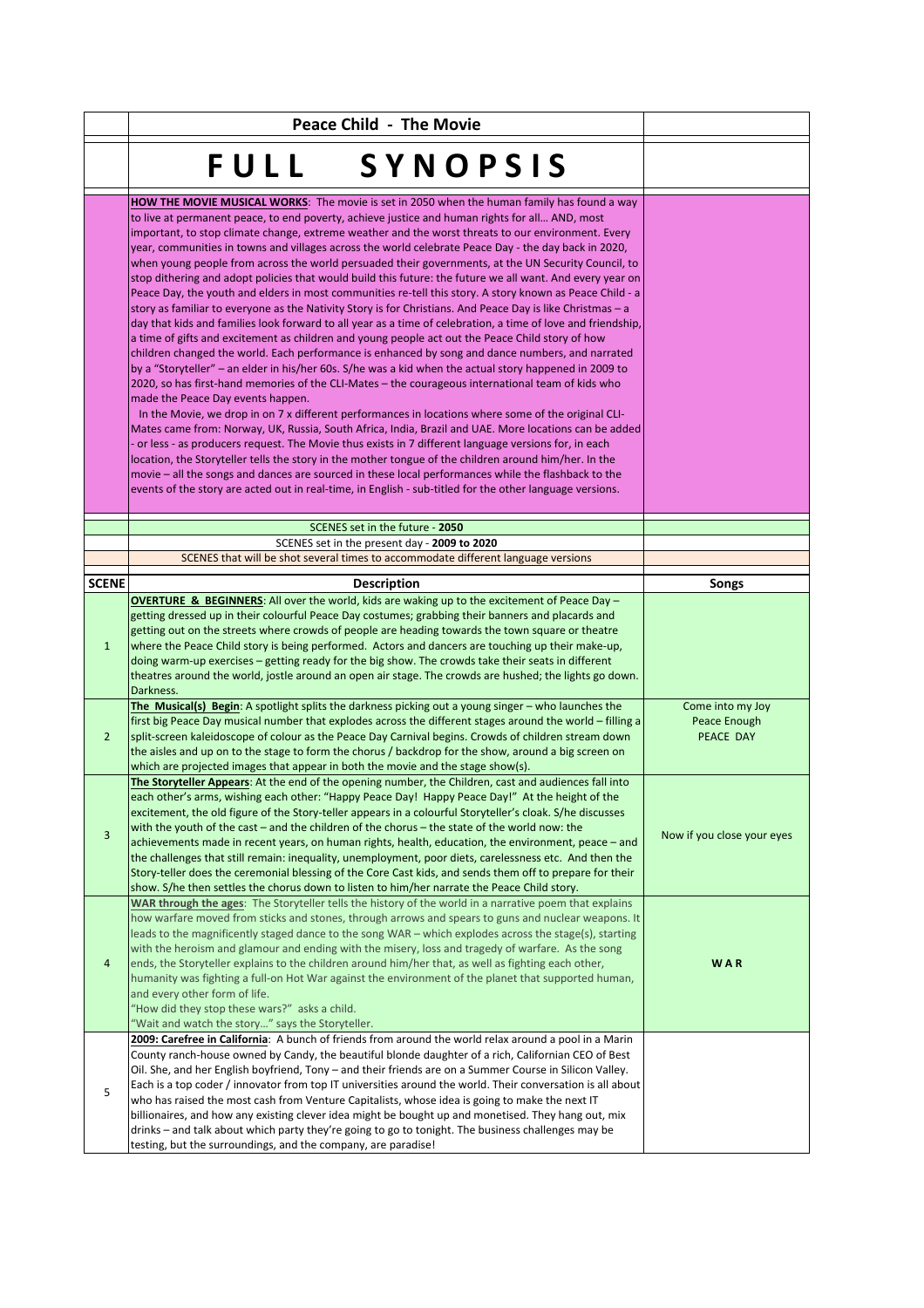| 6              | The Awakening: Next morning, at the course in Cupertino, Steve Jobs introduces a friend of his - who<br>happens also to be an Apple Board Member, Al Gore. Gore gives his <i>Inconvenient Truth</i> lecture – which<br>is interpreted in the movie - by the Peace Child show-song, WORLD.                                                                                                                                                                                                                                                                                                                                                                                                                                                                                                                                                                                                                                                                                                                                                                                                                                                                                                                                                                                                                                                                                                                                                                                                                                                                                                                                                                                                                                                                                                                                                                                                                                                                                                                                                                                                         |               |
|----------------|---------------------------------------------------------------------------------------------------------------------------------------------------------------------------------------------------------------------------------------------------------------------------------------------------------------------------------------------------------------------------------------------------------------------------------------------------------------------------------------------------------------------------------------------------------------------------------------------------------------------------------------------------------------------------------------------------------------------------------------------------------------------------------------------------------------------------------------------------------------------------------------------------------------------------------------------------------------------------------------------------------------------------------------------------------------------------------------------------------------------------------------------------------------------------------------------------------------------------------------------------------------------------------------------------------------------------------------------------------------------------------------------------------------------------------------------------------------------------------------------------------------------------------------------------------------------------------------------------------------------------------------------------------------------------------------------------------------------------------------------------------------------------------------------------------------------------------------------------------------------------------------------------------------------------------------------------------------------------------------------------------------------------------------------------------------------------------------------------|---------------|
| $\overline{7}$ | Musical Interlude - the world in 2009: To the accompaniment of some of Al Gore's slides, other videos<br>and macabre stage dances with violent light effects, the cast(s) of the stage shows reveal the decay of<br>the environment, and the anger that many young people feel about the devastation. A grim picture of<br>the dying planet is projected on the minds of the audiences of 2050 – reminding them of the challenges<br>their elders faced when they were kids.                                                                                                                                                                                                                                                                                                                                                                                                                                                                                                                                                                                                                                                                                                                                                                                                                                                                                                                                                                                                                                                                                                                                                                                                                                                                                                                                                                                                                                                                                                                                                                                                                      | WORLD         |
| 8              | The Awakening (contd.): Gore winds up his lecture by saying: "We MUST change, we CAN change but<br>WILL we change? - that's up to us. To you! And you have a great chance to make a start at the<br>upcoming Climate Summit this December in Copenhagen, Denmark" An Asian girl, not one of Tony<br>and Candy's group, asks Gore: "What should we do?" He tells her that they should all go out and show<br>his slides: "Raise Awareness." And she retorts: if he hasn't raised enough awareness with his Nobel<br>Prize and Oscar-winning movie, what chance do they - a bunch of kids have?! "What else can we do?"<br>she challenges him. And Gore thinks awhile, then says: "Give your life!" - and he explains that there is<br>no more important challenge facing their generation than saving the planet from Climate change. He<br>will work on it until his last breath, and they should too.                                                                                                                                                                                                                                                                                                                                                                                                                                                                                                                                                                                                                                                                                                                                                                                                                                                                                                                                                                                                                                                                                                                                                                                            |               |
| 9              | Birth of a Commitment: Tony and his friends gather round the Asian girl, whose name is Lin. Tony asks<br>her: "So - are you?" "Am I what?" "Going to give your life?" "Are you?" she challenges him. "I don't<br>know," says Tony. "But I'd certainly like to talk about it" So they do. They go off to a café. There is<br>an immediate chemistry between Tony and Lin. Each of them is caught up in the seriousness of the<br>moment. Gore has got to them - and they feel duty-bound, and excited, to follow it further. To the<br>music of Cat Stevens' "Peace Train" – the group of friends bounce ideas off each other in the café –<br>they make sketches of a big banner. Get excited and hi-five each other as the plan takes shape. Lin<br>takes charge – giving every one roles. They are all excited by the daring of the plan. One of them writes<br>the word Climate on a napkin – and another writes: CLI-Mates! - underneath. The group has a name.                                                                                                                                                                                                                                                                                                                                                                                                                                                                                                                                                                                                                                                                                                                                                                                                                                                                                                                                                                                                                                                                                                                               | Peace Train   |
| 10             | Getting Attention (1) - The Stunt: Candy clicks off her phone: "He'll do it! Dad will make all the<br>arrangements with Oprah!" "So we don't have to do the stunt?" says one of them. "OF COURSE<br>"We have to do the stunt!!" says Lin. "How else do you think we're going to get the world's attention?!"<br>We see a series of quick scenes in yacht chandlers, visiting TV stations news rooms etc. as the CLI-Mates<br>put their plan into action. A vast Banner is painted on sail cloth in the Ranch-house garden by the pool;<br>great spools of rope are bought – and in the dark of the night, two of them climb up the cables of the<br>Golden Gate Bridge and fix pulleys with ropes hanging down to the road way. Next day, at lunch-time,<br>the CLI-Mates drive six cars – three from the North, three from the South – and stop in the middle of<br>the Golden Gate Bridge. The group leap out, some with placards sitting down on the blacktop, others<br>with their banner running to fix it to the waiting ropes, and haul it skyward saying: "STOP CLIMATE<br>CHAOS – COPENHAGEN 2009!" Cass, a drop-dead gorgeous Canadian CLI-Mate, sits with a TV reporter<br>in an 'eye-in-the-sky' helicopter - filming the whole thing. It makes the night time new, locally,<br>nationally and worldwide – as Oprah Winfrey's company announces that these intrepid "CLI-Mates" are<br>going head-to-head on her show with a climate-change denying oilman from Best Oil.                                                                                                                                                                                                                                                                                                                                                                                                                                                                                                                                                                                                             |               |
| 11             | Musical Interlude – It's a Story! - on the stages around the world, the casts dress up as caricature<br>Pressmen with pork-pie hats, big cameras with flash guns, colourful vests - looking like a scene from<br>the Hecht/Macarthur play: Front Page. The Flash bulbs pop, the Headlines on Front Pages spiral in to<br>fill the screen, news boys hawk the papers from the news stands, building and building as the CLI-<br>Mates' stunt becomes a huge media event. The musical performances intercut with the scenes on the<br>Bridge – where the police finally appear – and the CLI-Mates get into their cars and drive away – leaving<br>their banner swaying in the wind.                                                                                                                                                                                                                                                                                                                                                                                                                                                                                                                                                                                                                                                                                                                                                                                                                                                                                                                                                                                                                                                                                                                                                                                                                                                                                                                                                                                                                | I gotta Story |
| 12             | Getting their Attention (1) - The Talk Show: Candy doesn't want to go head-to-head with her Dad on<br>Oprah – so Tony, Lin, Cass and Maury – a nerdy-looking computer geek from the Valley who's learned<br>everything there is to know about Climate Change – go on. Candy's Dad, Tim, comes on with an over-<br>made-up PR director, Heidi. Oprah lights the fuse and lets battle commence. Tim goes first -<br>undermining everything he can about Climate Change and dismissing the Copenhagen event as<br>something put together by "pinko, proto-communist European governments to attack the legitimate<br>commercial activity of large American companies like his." The CLI-Mates hit back, bombarding him<br>with statistics which show that he is destroying their future – and that, if he wanted to be a hero, he'd<br>be investing in green, sustainable energy that would create jobs, preserve the planet and make big<br>profits for the early adopters. All they have to do is to persuade Congress to subsidise renewables and<br>tax the hell out of fossil fuels: citizens would make the transition. Tim and Heidi are having none of it:<br>persuading Congressmen to raise the price of fuel for every citizen who might vote for them would be<br>an impossible task. The kids then get to him through his children – and possible grand-children: isn't it<br>unbelievably selfish of him to destroy their future for his own profit? Oprah sees that the kids have<br>touched a nerve - and presses him: but Tim stands firm. He knows his shareholders, the big ones<br>anyway, and they would fire him in a heartbeat if he tried to shut down their oil operations in favour of<br>green energy. Oprah declares a points victory for the kids - but Tim and Heidi feel they have defended<br>their industry robustly and wish the kids luck. Cass manages to sneak in a fund-raising appeal for their<br>trip to the Copenhagen Summit – and mentions their website address. Oprah invites them back after<br>the summit to explain what they achieve. They accept. |               |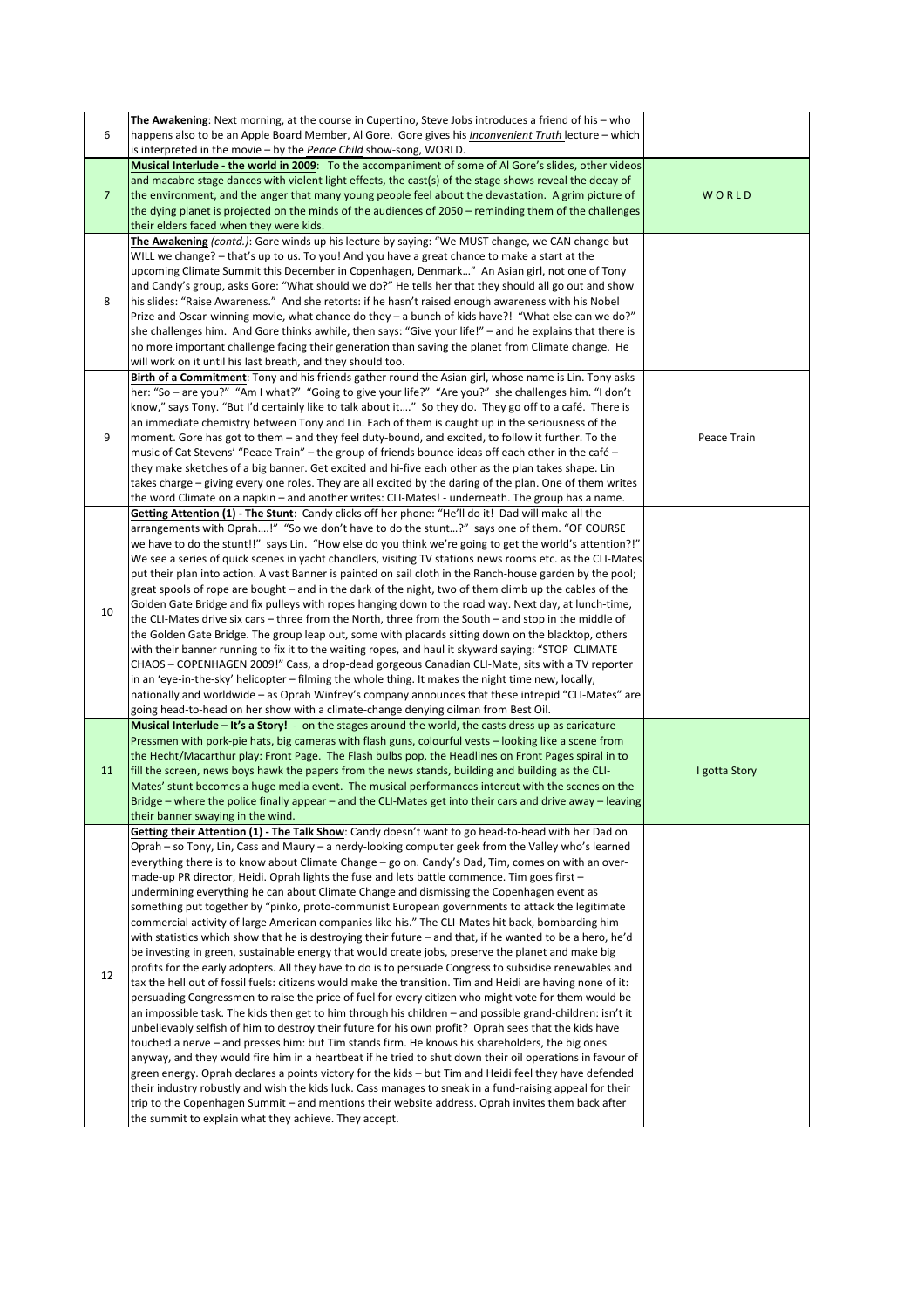|    | Musical Interlude - The Forces of Inertia: The Storyteller(s) explain that the mechanics of the economy     |                                    |
|----|-------------------------------------------------------------------------------------------------------------|------------------------------------|
|    | at that time were bound to the Military and Petroleum industries. 20% of human activity was bound up        |                                    |
|    | with the two of them – and it was an addiction, that no one, and no country, knew how to overcome.          |                                    |
|    | The song and dance number: "Military Industrial / Petroleum Energy Complex" forces the point -              | <b>Military Industrial Complex</b> |
| 13 | energetically danced with Chaplin-esque intensity by the casts on all seven stages. Images of the CLI-      | <b>Petroleum Energy Complex</b>    |
|    | Mates at Copenhagen + stock footage of the demonstrations, the meetings at the Bella centre – and           |                                    |
|    | Ban Ki Moon's apologetic Press Conference at the closing, are intercut with the song – showing the          |                                    |
|    | impossible task the politicians face overcoming the incredible economic forces of inertia.                  |                                    |
|    | 2009 Copenhagen Climate Summit - Reporting failure: Back on Oprah's show, all 9 of the CLI-MATES:           |                                    |
|    | Tony, Lin, Maury, Cass, Miko (Korea); Hassan (Pakistani-American); Lina-Marie (Brazil); Jorgen (Norway)     |                                    |
|    | and Jacob(South Africa) – report on the incredible green technology they've seen at the business            |                                    |
|    | exhibitions in Copenhagen, confirming Gore's point that the technology is all there to make the             |                                    |
|    | transition to green, sustainable energy NOW! But – when pressed, Lin has to own up that it was the          |                                    |
| 14 | Chinese delegation that killed the Copenhagen deal and created the disaster that become known as the        |                                    |
|    | Catastrophe of Copenhagen. But – their last appeal raised enough money for them all to go to Beijing        |                                    |
|    | where they would meet with government officials, and with students, to explore how to get China             |                                    |
|    |                                                                                                             |                                    |
|    | onside for the next big summit in Rio de Janeiro, Brazil in June 2012. Just in case - they give their web   |                                    |
|    | address in case any one wants to give more!                                                                 |                                    |
|    | After the show, the team separate for the Christmas holidays, promising to meet again in Beijing.           |                                    |
|    | Family Challenges: Tony is home with his parents, brother and little sister. Following his appearance on    |                                    |
|    | Oprah and other TV shows, he is a TV celebrity. He is embarrassed by the awe in which they hold him.        |                                    |
|    | His father is particularly proud and urges him now to settle down to his studies, get a good degree and     |                                    |
|    | do some internships with his company's competitors before taking over a senior management role in           |                                    |
| 15 | the family business. Tony is shocked and politely tells his father that, with his new-found commitment      |                                    |
|    | to the green economy, the last thing he wants to do with his life is run a coal marketing business. "If     |                                    |
|    | you force me to work for you, I would work to close it down" His father dismisses it all as the ravings     |                                    |
|    | of a rebellious youth but – in a series of short clips – we see Cass, Maury and other CLI-Mates getting     |                                    |
|    | varying levels of grief from their families about their green career choices. The scene melds into a        |                                    |
|    | musical number – seen in various languages from the stages around the world:                                |                                    |
|    | Family Challenges - Musical Interlude: On stage, the actor playing Tony and his father sing "Father and     |                                    |
|    | Son," intercut with the arguments happening over Christmas dinner tables in the CLI-Mates' homes            |                                    |
| 16 | around the world. Each scene ends with the young CLI-Mate running away. "I have to go!" Cross-fade          | Father & Son                       |
|    | into the scene of the CLI-Mates arriving at Beijing Airport.                                                |                                    |
|    | 2010 / 11 GLOBAL  Awareness-Raising Tour (1) - Beijing, Dubai: Tony runs to Lin and falls into her          |                                    |
|    | arms: she is the love of his life. The other CLI-Mates are pleased for them but worry that not much work    |                                    |
|    | will get done. But Lin is not that kind of person: she has exploited the CLI-Mate's media celebrity to the  |                                    |
|    | max and got them on TV shows, doing lectures at the Universities and High schools, and – most               |                                    |
|    |                                                                                                             |                                    |
|    | important – she has arranged a meeting for them with the Climate Change negotiators at the Chinese          |                                    |
|    | Foreign Ministry. The CLI-Mates are impressed – with the commitment and interest of the Chinese             |                                    |
|    | people, especially the youth, and the ambition of China's five year plan to turn the economy green.         |                                    |
| 17 | Next Stop: Dubai - where, again, their celebrity precedes them: Dubai has gone from almost total            | Peace Train                        |
|    | dependence on oil revenue to a place where only 3% of its revenue comes from oil. It is busy building a     |                                    |
|    | green, sustainable economy for the future, planning Expos, a Museum for the Future – and many other         |                                    |
|    | events to support that goal. Students welcome the CLI-Mates like heroes – especially the one called         |                                    |
|    | Hassan – a Pakistani who grew up in Dubai and who speaks perfect Arabic. An ace physicist he says,          |                                    |
|    | during a university session, that he sees a future for nuclear power in the Green Economy. "Nooooo!"        |                                    |
|    | wails a girl at the back of the hall. We learn her name is Olga and that her family lived near Chernobyl in |                                    |
|    | the Ukraine. After the session, she explains the appalling devastation wrought by the nuclear accident      |                                    |
|    | to the community and environment where she lived.                                                           |                                    |
|    | CHERNOBYL Musical Interlude: Over black and white photographs of the Chernobyl - and other -                |                                    |
| 18 | nuclear disasters, the Choruses sing, "I who am $P''$ – reflecting on the purpose of human life – which     | I WHO AM I?                        |
|    | was certainly not to develop technologies like Nuclear Power that does so much damage.                      |                                    |
|    | GLOBAL Awareness-Raising Tour (2) - South Africa, California: Cass and Maury have to get back to            |                                    |
|    | Stanford for exams – but the others go on to visit the home village of another CLI-Mate – Jacob from        |                                    |
|    | South Africa. Some of their Dubai friends have been involved in land purchase and green agricultural        |                                    |
|    | development in South Africa so go with them. The development is good $-$ crops grow splendidly, the         |                                    |
|    | schools and health clinics are shiney and modern - but Jacob finds, speaking his local Khosa language to    |                                    |
| 19 | some of the villagers, that they are not happy with the selling of their land: "This earth belongs to us    | Peace Train                        |
|    |                                                                                                             |                                    |
|    | and our ancestors going back centuries. It is our soul! You cannot buy and sell your soul" Another          |                                    |
|    | challenge for the CLI-Mates to wrestle with.                                                                |                                    |
|    | On to California where they visit the Clean-Tech Open – a trade fair for green technology. It is bigger     |                                    |
|    | and better than the one in Copenhagen – and gives them additional confidence that a green economy is        |                                    |
|    | both technologically possible, profitable and exciting.                                                     |                                    |
|    |                                                                                                             |                                    |
|    | GLOBAL Awareness-Raising Tour (3) - Back in New York at the UN: Two of the CLI-Mates, Jorgen from           |                                    |
|    | Norway and Lina-Marie from Brazil, have set up a CLI-Mates office near the UN in New York. They are         |                                    |
|    | reaching out through UN, government and NGO channels to youth leaders around the world to help re-          |                                    |
|    | build the UN Climate Change negotiations after the shattering experience of the Catastrophe of              |                                    |
| 20 | Copenhagen. They, also, have become an item and – in stunning news – they report that Cass and              |                                    |
|    | Maury have moved in together in a flat in Silicon Valley. We also learn that Candy has gotten married to    |                                    |
|    | an Insurance Broker in the Bay area and already has a child. Hassan and Miko are the only CLI-Mates         |                                    |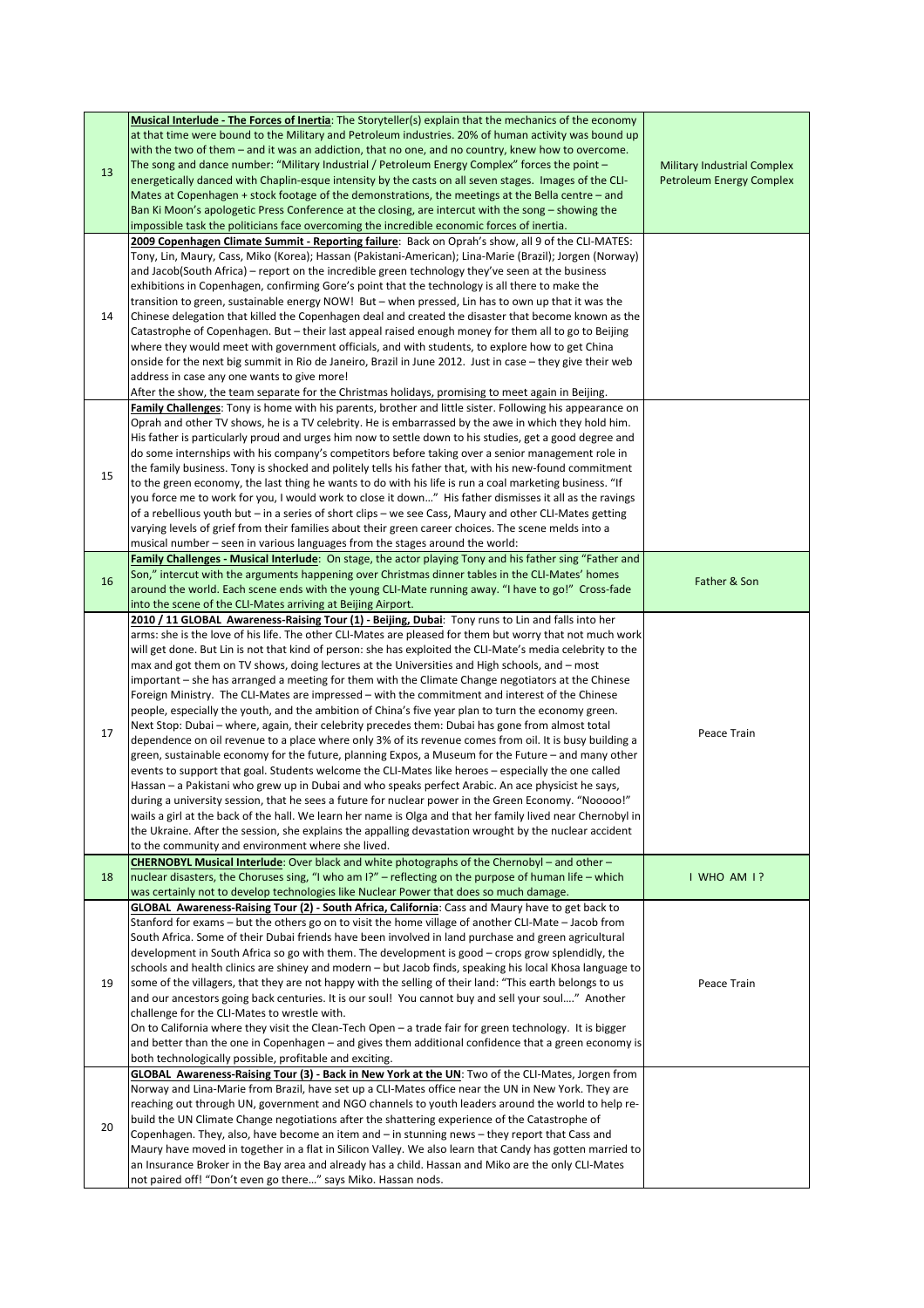|    | A Chance Meeting at a UN Press Conference: The CLI-Mates go across to the UN Building to take part in        |                               |
|----|--------------------------------------------------------------------------------------------------------------|-------------------------------|
|    | a Press Conference organised by Miko's government to celebrate the launch of a Global Mobilisation           |                               |
|    | for the Rio+20 Green Economy Summit. They are astonished to see Tim, the oilman, creep in at the             |                               |
|    | back. At the reception afterwards, they seek him out and ask: "What the hell are you doing here?" It         |                               |
|    | turns out, he has joined the UN's Sustainable Energy for All team - a public / private partnership           |                               |
| 21 | bringing sustainable energy to all parts of the world by 2030. Because of his encounter with the CLI-        |                               |
|    | Mates, Tim has turned – and is now building a green energy division in his company, with the full            |                               |
|    | support of his major share-holders. They are thrilled to see each other – but Tim is critical of their       |                               |
|    | current strategy: "No point in jet-setting around the world to see $-$ and be seen $-$ by student leaders    |                               |
|    |                                                                                                              |                               |
|    | and government bozos. You should be out there starting the revolution, kicking government butt - like        |                               |
|    | you kicked mine!" "If you say so," says Lin a bit sadly.                                                     |                               |
|    | 2012 - Rio + 20, the SDG Summit and the Paris Climate Accords: A series of short scenes show the CLI-        |                               |
| 22 | Mates trying and failing at the Rio+20 Summit, celebrating the passing of the Sustainable Development        | World So Blind                |
|    | Goals(SDGs) – and watching the confusion and excitement at the Paris Climate Accords, all framed by          |                               |
|    | the stage casts singing: "World so Blind!"                                                                   |                               |
|    | 2015 - Declaring Victory and moving on: This is progress of a kind - but, after a year, the CLI-Mates        |                               |
|    | find themselves back in New York wondering what they should do next? In truth, they are tired – and          |                               |
| 23 | wanting to get on with other things. Several of them are married with children – and they need to make       |                               |
|    |                                                                                                              |                               |
|    | more money than the CLI-Mates can pay them. Somewhat sadly, they agree to wind up the CLI-Mates,             |                               |
|    | declare victory and move on with the rest of their lives.                                                    |                               |
|    | 2019 - Indo-Pakistani Wedding: The occasion of Hassan's arranged marriage to an Indian Muslim girl,          |                               |
| 24 | Fleure, is a chance for the CLI-Mates to re-group for an amazingly colourful traditional Indian wedding.     |                               |
|    | It is also a chance for Hassan to demonstrate his continuing commitment to Peace. The CLI-Mates are          |                               |
|    | thrilled to be all together again – with their partners, babies and toddlers.                                |                               |
|    | Musical Interlude - The Power of Love: The wedding is framed against the romantic ballad: "Love will         |                               |
|    | teach you this" – allowing a montage of wedding scenes, interspersed with short dialogue explanations        |                               |
| 25 | by Hassan's mother, and the first meeting of Hassan and Fleure - where they discuss the weirdness of         | Love will teach you this      |
|    |                                                                                                              |                               |
|    | having to first get married then fall in love.                                                               |                               |
|    | 2019 - CLI-Mates Anniversary Summit: Hassan has made it a pre-condition of coming to his wedding             |                               |
|    | that they meet for a 10th Anniversary Summit, to review the situation with relation to Peace and             |                               |
|    | Climate Change. The CLI-Mates' partners are happy to be Honorary members of the group. Miko                  |                               |
|    | surprises them by introducing Olga as her honorary member: they have been in a relationship for a            |                               |
|    | couple of years – and are building a green technology start-up in Seoul. Hassan explains why he has          |                               |
|    | brought them all together: the UN Youth Caucus is struggling and has asked him, and the CLI-Mates, for       |                               |
|    | help. And he wants to help – because things are going really badly: everyone has forgotten about the         |                               |
|    |                                                                                                              |                               |
|    | SDGs, Trump has pulled out of the Paris accords – and other countries are not ramping up their               |                               |
|    | commitments as they were supposed to do. Heatwaves and hurricanes are worse than they ever were              |                               |
|    | ", and war, hostility and populist – selfish! – rebellions are commonplace. "Time for Tim's revolution-      |                               |
|    | says Lin. "But how?" they all ask. "With this!" says Hassan – holding up a flash drive which contains the    |                               |
|    | names and contacts of all the youth leaders and networks the CLI-Mates and the Youth Caucus have             |                               |
| 26 | built up over ten years. "No need for any more demonstrations! We are a billion strong on Facebook           |                               |
|    | now - and we must mobilise!" "To what end?" "The achievement of the SDGs! We have to get them                |                               |
|    |                                                                                                              |                               |
|    | back to the top of government priorities for all the reasons we talked about for all those years!" "But      |                               |
|    | HOW??!!" - they ask; "What can WE do?" Fleure comes up with an Indian suggestion: "In India, we              |                               |
|    | always ask ourselves, 'What would Gandhi do?' Might that be helpful?" "He did Hunger strikes, didn't         |                               |
|    | "?he?" "Ha! - a global Hunger strike!" says Jacob - "You mean we can all starve ourselves to death!?         |                               |
|    | But the idea gets them thinking $-$ a global strike of some kind by children and youth to make them to       |                               |
|    |                                                                                                              |                               |
|    |                                                                                                              |                               |
|    | really understand the dangers the human family is facing. Requiring older leaders of the world's             |                               |
|    | governments prioritise the security of their future.                                                         |                               |
|    | Hassan and Maury are excited: they know they have the technology to do it. "But do we have the               |                               |
|    | money?" Maury reminds them that there at least two millionaires in the room - him and Cass: the              |                               |
|    | others correct him: all their start-ups are doing so well, there are now FIVE CLI-Mates millionaires! So -   |                               |
|    | money is not a problem. Getting the job done might be                                                        |                               |
|    | Musical Interlude – Global Mobilisation Medley of Songs to mobilise the youth of the world: The              |                               |
|    | Storyteller(s) explain how hard it was to get the youth leaders to take them seriously. "Too ambitious!!"    |                               |
|    |                                                                                                              | We want this World to Survive |
|    | "Too Crazy!!" "Fantastically unrealistic" Etc. But all the CLI-Mates use their language skills - and the     |                               |
|    | power of the internet / social media - to slowly persuade national youth leaders to get their kids out on    |                               |
|    | Strike. "Kids on Strike!" becomes the slogan of the movement - which emanates from the CLI-Mates             | I want to Live                |
| 27 | central Command center in New York, out around the world in satellite offices in every UN member             |                               |
|    | state. Framed by a medley of songs, we see short scenes of the CLI-Mates working the phones,                 | Reach Out for a Star          |
|    | appearing on TV talk shows, late night pizza parties where the CLI-Mates pick over the successes and         | I'm glad I'm alive            |
|    | failures of each day. On a big electronic wall map of the world, slowly countries turn from green, to        |                               |
|    |                                                                                                              |                               |
|    | amber, to red as – starting with small countries in Europe, then more rapidly in every continent of the      |                               |
|    | world - the map goes red. Kids ARE on Strike! The CLI-Mates' plan HAS worked!                                |                               |
|    | In the Office of the President: "This has to stop!" says the President. "Yes sir!" - say the Aides. The CLI- |                               |
|    | Mates' demands are very simple: they want the UN Member states to call a meeting of the UN Security          |                               |
|    | Council to figure out to guarantee the security of future generations. "Is that all?" says the President.    |                               |
| 28 | The Aides explain that other UN Member States are looking to their country for leadership in making          |                               |
|    | the request. "So do it!" says the President. (Different versions of this scene will be shot with different   |                               |
|    | Presidents to fit in with the different language versions of the movie.)                                     |                               |